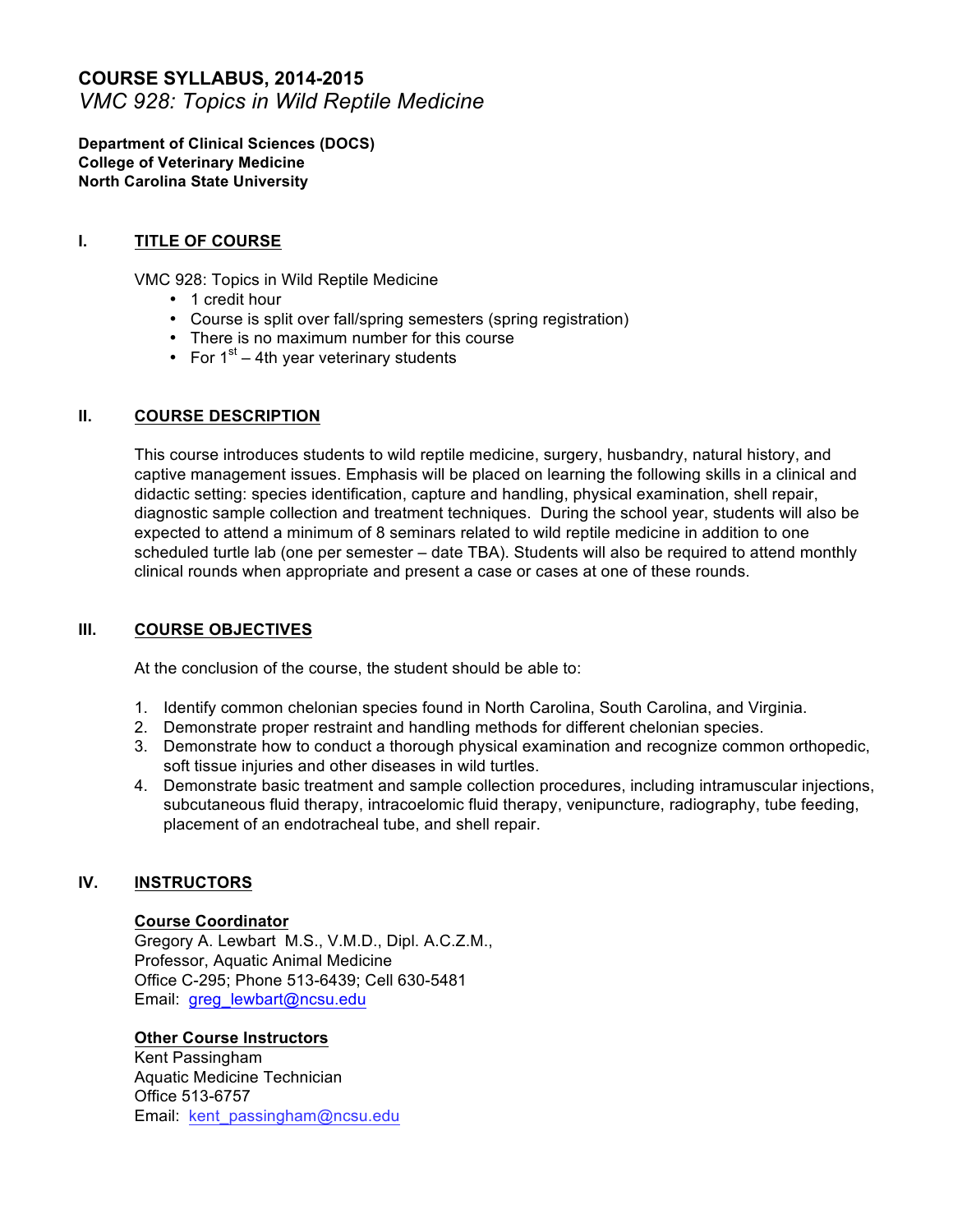## **V. SCHEDULE**

**Fall Semester** – Introductory lecture will cover turtle natural history, native species identification and characteristics, captive management/rehabilitation problems, handling, restraint, physical examination, zoonoses, and anatomy. Shell fracture repair and emergency medicine of sick and injured turtles will also be covered. There will be a shell-repair lab in either the fall and spring semesters.

**Spring Semester** – Students will register for this course in the spring.

The majority of clinical cases arrive during the summer months, but, a significant caseload begins to appear in April and May. Students will be divided into groups and assigned both on call and treatment duty. In most cases students would not be doing either more than once per week.

**Seminars** – A minimum of 8 hours of seminars is required. Students would are expected to attend monthly Turtle Rescue Team (TRT) clinical rounds at least once per month and Zoological Medicine rounds (CBS-817) related to wild reptile medicine and surgery when their schedule permits. All students will be required to present clinical rounds (case presentation) at least once during the year. The 8 hours of seminar requirement can be satisfied with any formal lecture on wild reptile medicine, surgery, or natural history. This would include lectures given at wildlife rehabilitation seminars, CE conferences (e.g. ARAV, AAZV, IAAAM, NAVC, NCVC), or the annual NC Herpetological Society meeting. Students should maintain records of lectures attended and forward these to one of the instructors at the end of the year.

# **VI. POLICIES**

### **Required Materials**

- 1. The dress code is casual, however, in some cases lab coats or scrubs may be required.
- 2. Pen light
- 3. There are no required books for this course. The following book is recommended: Mader DR. 2006. Reptile Medicines and Surgery  $(2^{nd}$  Ed.). Elsevier.

### **Attendance Policy**

- 1. This is a one-credit course that is spread over fall and spring semesters, however, course registration is done in the spring.
- 2. Students will be required to attend at least one TRT introductory lecture and shell repair lab during the year.
- 3. Students will also be responsible for attending eight reptile-related lectures in the following courses:
	- Topics in Zoological Medicine I & II (schedule on WAAZM board; reptilian topics only)
	- WAAZM noon seminars (reptile-oriented topics only)
	- House Officer seminar series (reptile-oriented topics only)
	- See *Seminars* section above for other suggestions
	- Note that attendance at required didactic lectures (e.g. reptile lectures in VMC 937 or 953) will not count toward the VMC-928 seminar requirements.
- 4. If students are unable to meet all of the attendance requirements they should withdraw from the course before the deadline. Incomplete grades must be satisfied within one semester.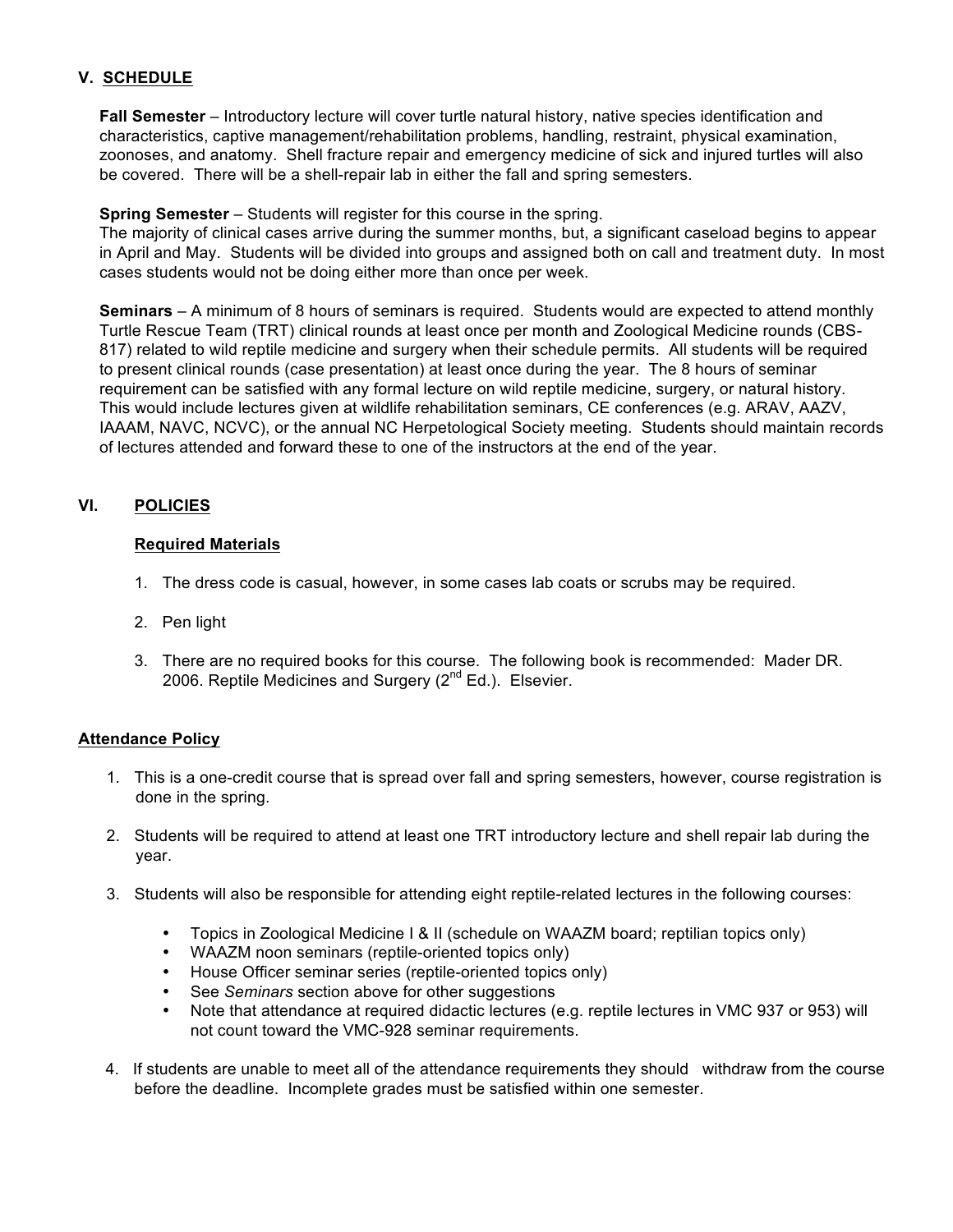### **Grading and Seminar Documentation**

The course will be graded on a Pass / Fail basis. Students will be assessed on the basis of their knowledge and active participation in all laboratory exercises and their attendance and documentation at reptilian seminars (as listed below). There are no exams in this course. At the end of each semester, students may be asked to fill out instructor evaluations anonymously.

The students must document their attendance at a minimum of 8 hours of reptilian seminars during the course of the school year. Documentation should include the title and speaker of the presentation, plus the date, location, and length of the talk.

#### **Classroom Conduct**

Students should observe the policies stated in the NCSU-CVM Student Handbook. Students are expected to observe all components of the CVM "Code of Conduct" as detailed in the CVM Student Handbook and conduct themselves as professionals in all matters, including honesty and ethics.

#### **Assembly Point**

The TRT clinic is located in room F-266. Rounds are normally held in D-239-N or in the TRT clinic room. See announcements for the time and location of other talks and seminars.

### **VII. REQUIRED AND RECOMMENDED TEXTBOOKS**

#### **A. Required textbooks –** none

- **B. Recommended References -** The following list of reptile medicine textbooks may be useful, with comments added by the course coordinator.
	- Frye, F.L. 1991. *Biomedical and Surgical Aspects of Captive Reptile Husbandry (Vols. I & II).* Krieger Publishing Co., Malabar, Fl, 637 pp. Very comprehensive text with plenty of large color images. Drawbacks are its expense (about \$175.00), unwieldy size, and the fact that it is now over 20 years old. There is a copy in the TRT clinic.
	- Gibbons PM, Klaphake E, Carpenter JW. Reptiles. 2013. In: *Exotic Animal Formulary, Fourth Edition* (J. Carpenter and C. Marion eds.), Elsevier Saunders, St. Louis, MO, pp. 84-170.
	- Mader, D.R. 2006. *Reptile Medicine and Surgery (2nd ed.)*. Elsevier Co., Phila., 1238 pp. The "goldstandard" for reptile medicine in the U.S.
	- Mader DR and Divers SJ. 2014. Current Therapy In Reptile Medicine And Surgery. Saunders Co., Phila., 488 pp.
	- Mayer J, Connelly TM. 2013. Clinical Veterinary Advisor: Bird And Exotic Pets, 1e. Saunders Co., Phila., 784 pp.
	- McArthur S, Meyer J, and R Wilkinson. 2004. *Medicine and Surgery of Turtles and Tortoises*. Blackwell Publishing. 600 pp. This is an excellent book with many color images. There is a copy in the TRT lab.